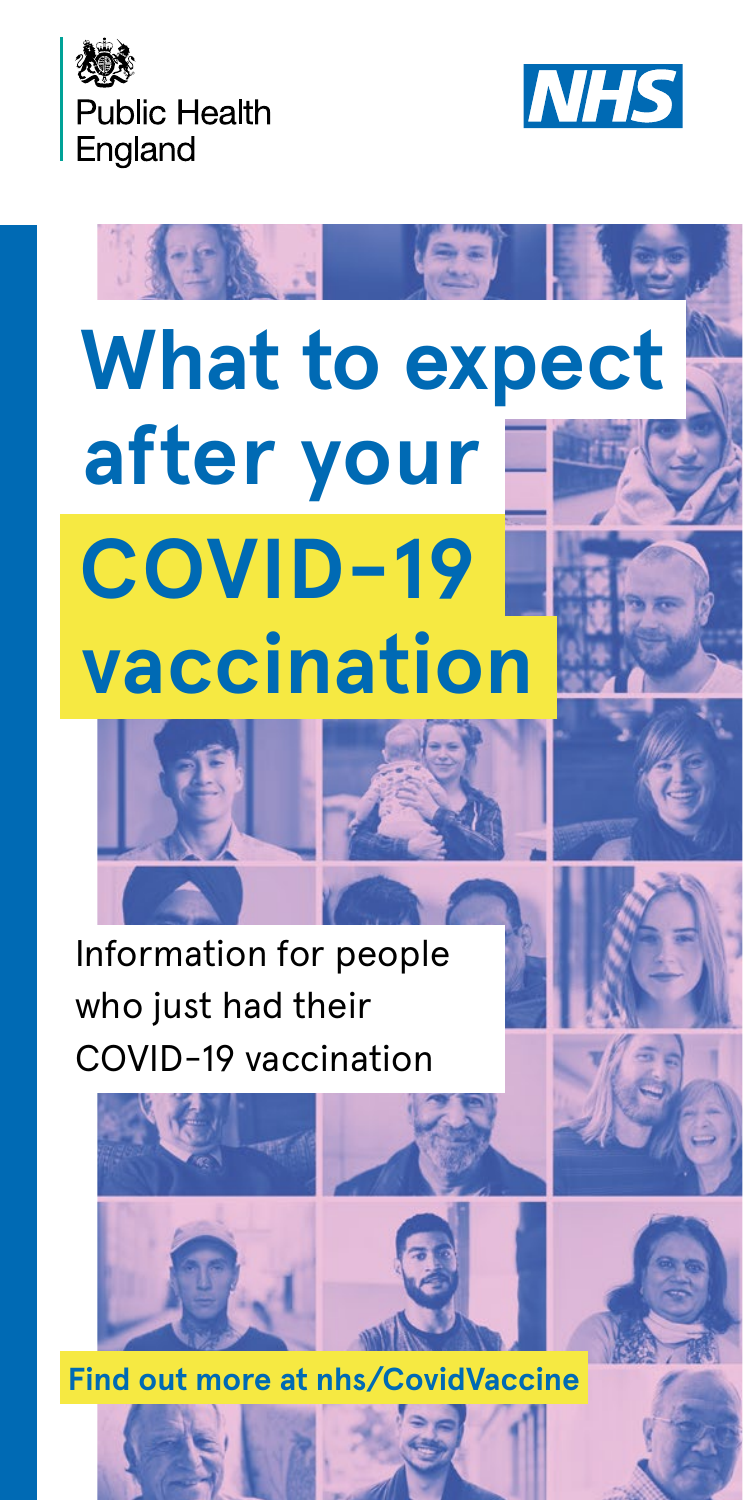## **Contents**

What are the side effects?

Can I catch COVID-19 from the vaccines?

When can I go back to daily activities?

What do I do next?

What should I do if I am not well when it is my next appointment?

Will the vaccine protect me?

What can I do after I have had the vaccine?

**Please read the product information leaflet for more details on your vaccine, including possible side effects, by searching Coronavirus Yellow Card.**

**You can also report suspected side effects on the same website or by downloading the Yellow Card app.**



**[coronavirus-yellowcard.mhra.gov.uk](https://coronavirus-yellowcard.mhra.gov.uk/)**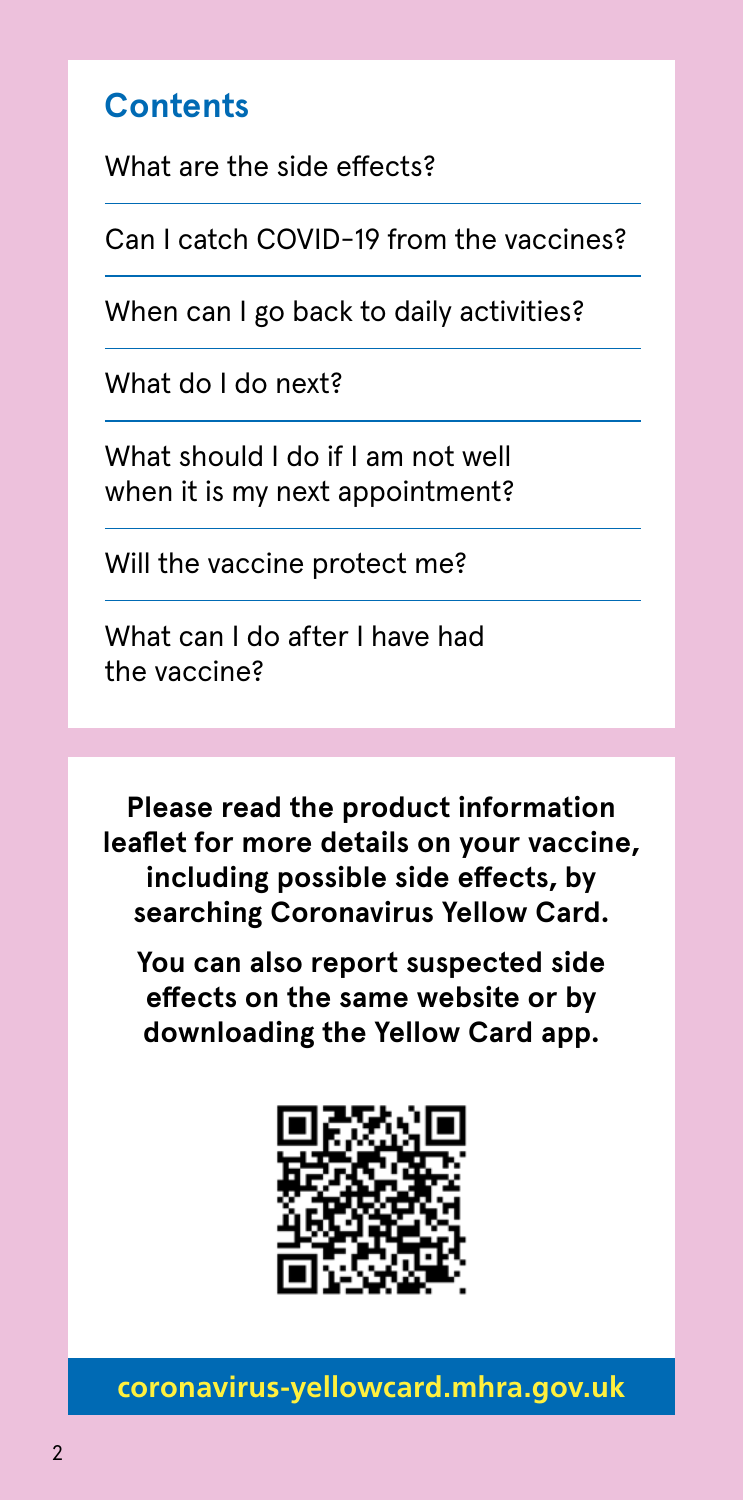**People who are most at risk from the complications of COVID-19 are being offered the COVID-19 vaccination.** 

This leaflet tells you what to expect after you have had your vaccination. If you need a second dose of vaccine, make sure you arrange your next appointment.

**Following detailed review of large studies of safety and effectiveness, the Medicines and Healthcare products Regulatory Agency (MHRA) has now approved several different types of COVID-19 vaccines for use in the UK.** 

An independent group of experts has recommended that the NHS offers these vaccines to those at risk of catching the infection and suffering serious complications.

Now that more vaccine has become available, we are offering protection to all adults in order of risk.

## **What are the side effects?**

Like all medicines, vaccines can cause side effects. Most of these are mild and short-term, and not everyone gets them. Even if you do have symptoms after the first dose, you still need to have the second dose. Although you may get some protection from the first dose, having the full recommended course will give you the best protection against the virus.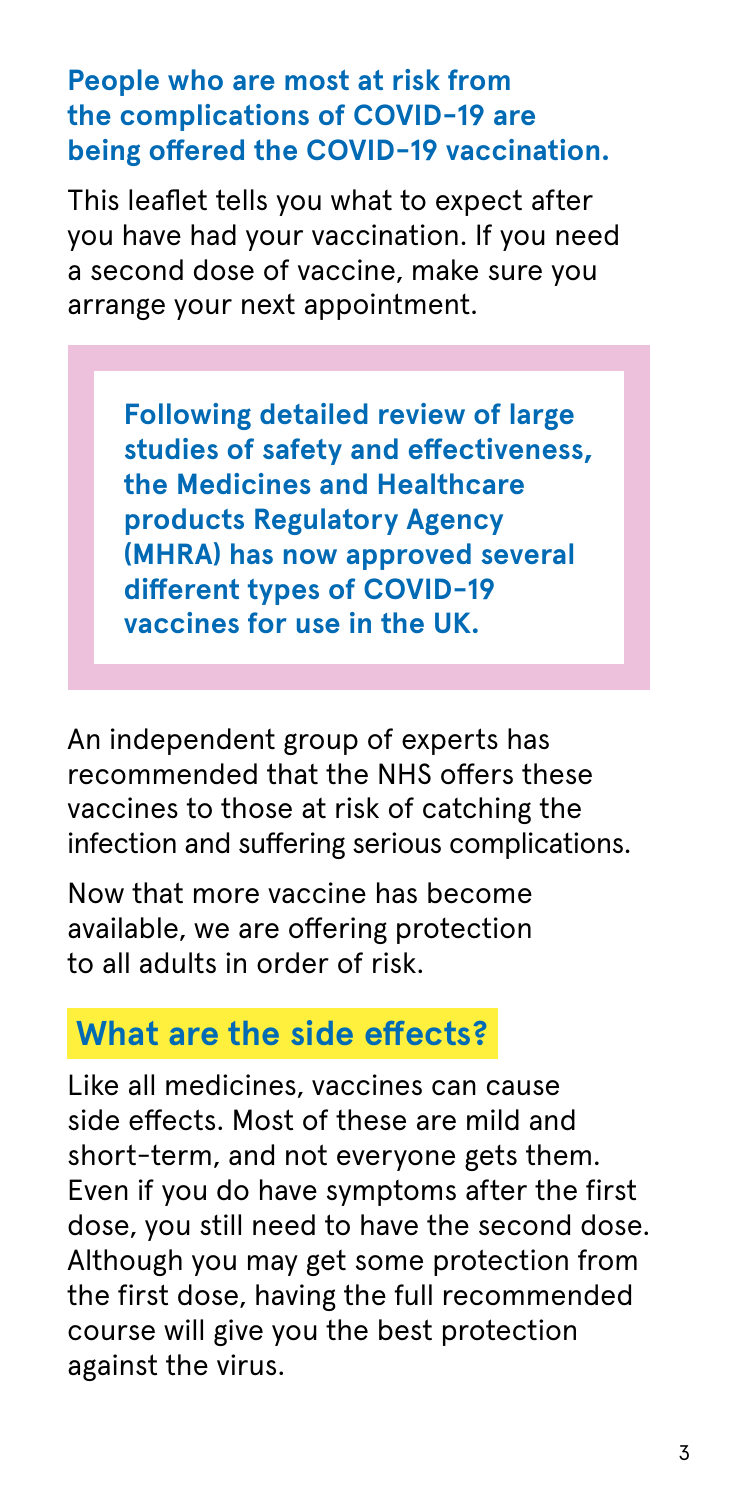#### **Very common side effects in the first day or two include:**

- having a painful, heavy feeling and tenderness in the arm where you had your injection
- feeling tired
- $\bullet$  headache, aches and chills

You may also have flu like symptoms with episodes of shivering and shaking for a day or two. However, a high temperature could also indicate that you have COVID-19 or another infection (see advice on page 5). You can rest and take the normal dose of paracetamol (follow the advice in the packaging) to help make you feel better.

An uncommon side effect is swollen glands in the armpit or neck on the same side as the arm where you had the vaccine. This can last for around 10 days, but if it lasts longer see your doctor. If you are due for a mammogram in the few weeks after the vaccine, then you should mention that when you attend.

#### **What should I do if I am concerned about my symptoms?**

These symptoms normally last less than a week. If your symptoms seem to get worse or if you are concerned, call NHS 111. If you do seek advice from a doctor or nurse, make sure you tell them about your vaccination (show them the vaccination card) so that they can assess you properly. You can also report suspected side effects of vaccines and medicines through the Yellow Card scheme. You can do this online by searching Coronavirus Yellow Card or by downloading the Yellow Card app (please see page 2).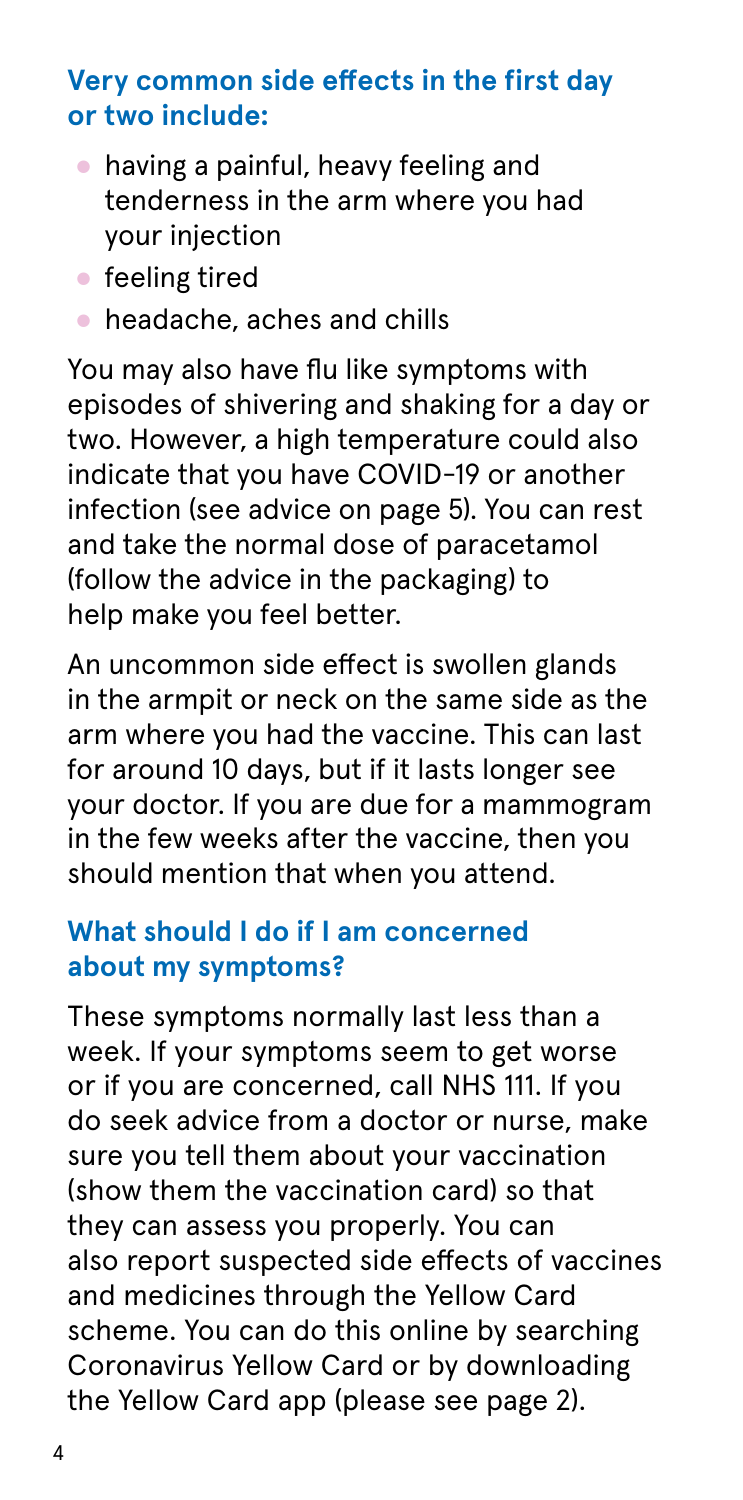Recently there have been reports of an extremely rare condition involving blood clots and unusual bleeding after vaccination with AstraZeneca (AZ). This is being carefully reviewed but the risk factors for this condition are not yet clear. Because of the high risk of complications and death from COVID-19, the MHRA, the World Health Organisation and the European Medicines Agency have concluded that the balance is very much in favour of vaccination.

#### **If you experience any of the following from around 4 days to four weeks after vaccination you should seek medical advice urgently.**

- a new, severe headache which is not helped by usual painkillers or is getting worse
- an unusual headache which seems worse when lying down or bending over or may be accompanied by
	- blurred vision, nausea and vomiting
	- difficulty with your speech,
	- weakness, drowsiness or seizures
- new, unexplained pinprick bruising or bleeding
- shortness of breath, chest pain, leg swelling or persistent abdominal pain

#### **Are the side effects different for each dose?**

Not all COVID-19 vaccines are the same – some tend to cause more side effects at the first dose, others cause more side effects at dose two. The very common side effects are the same and should still only last a day or two.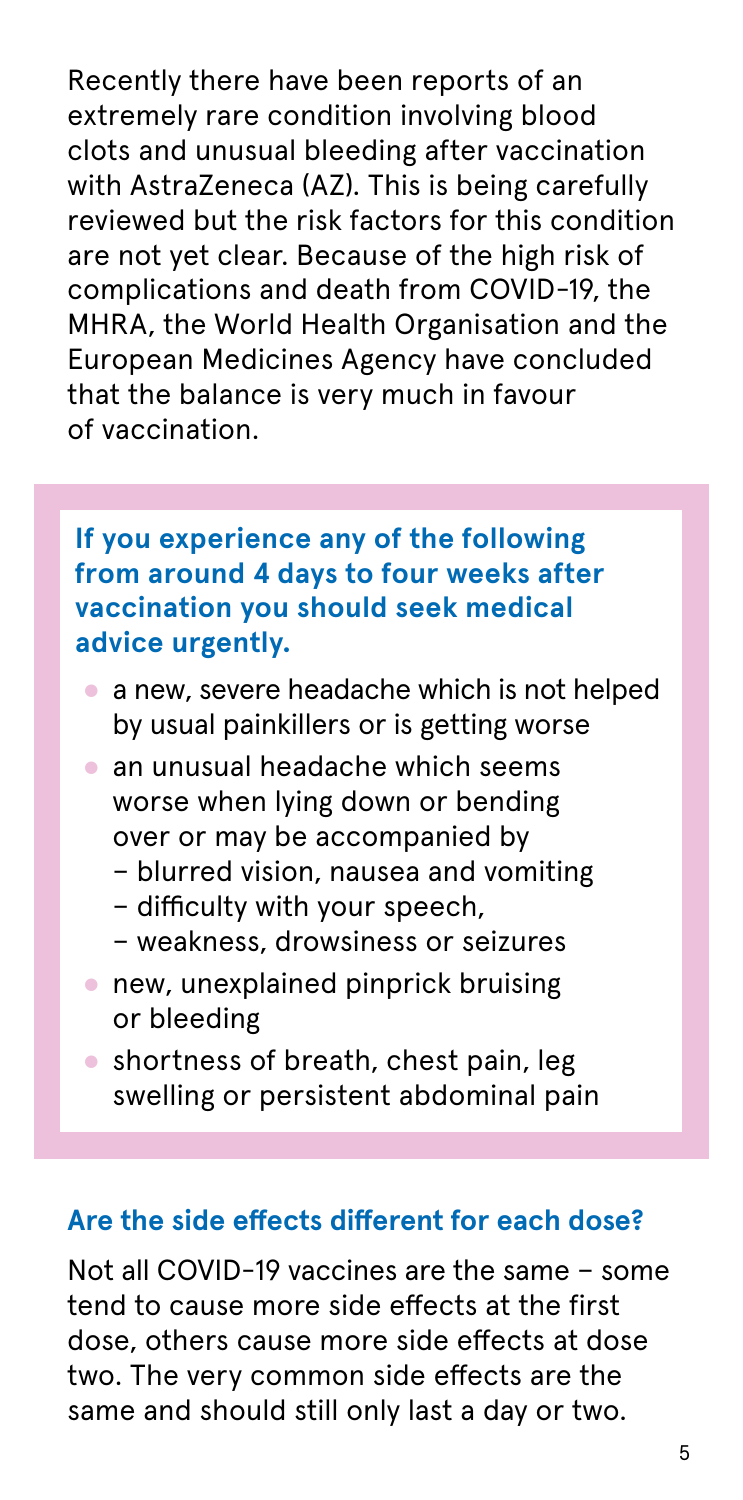# **Can I catch COVID-19 from the vaccines?**

You cannot catch COVID-19 from the vaccine but it is possible to have caught COVID-19 and not realise you have the symptoms until after your vaccination appointment.

### **The most important symptoms of COVID-19 are recent onset of any of the following:**

- $\bullet$  a new continuous cough
- a high temperature
- a loss of, or change in, your normal sense of taste or smell (anosmia).

Although a fever can occur within a day or two of vaccination, if you have any other COVID symptoms or your fever lasts longer, stay at home and arrange to have a test.

## **When can I go back to daily activities?**

You should be able to resume activities that are normal for you as long as you feel well. If your arm is particularly sore, you may find heavy lifting difficult. If you feel unwell or very tired you should rest and avoid operating machinery or driving.

# **What do I do next?**

If this is your first dose, you should have a record card with your next appointment in between 3 and 12 weeks time. It is important to have both doses of the same vaccine to give you the best protection.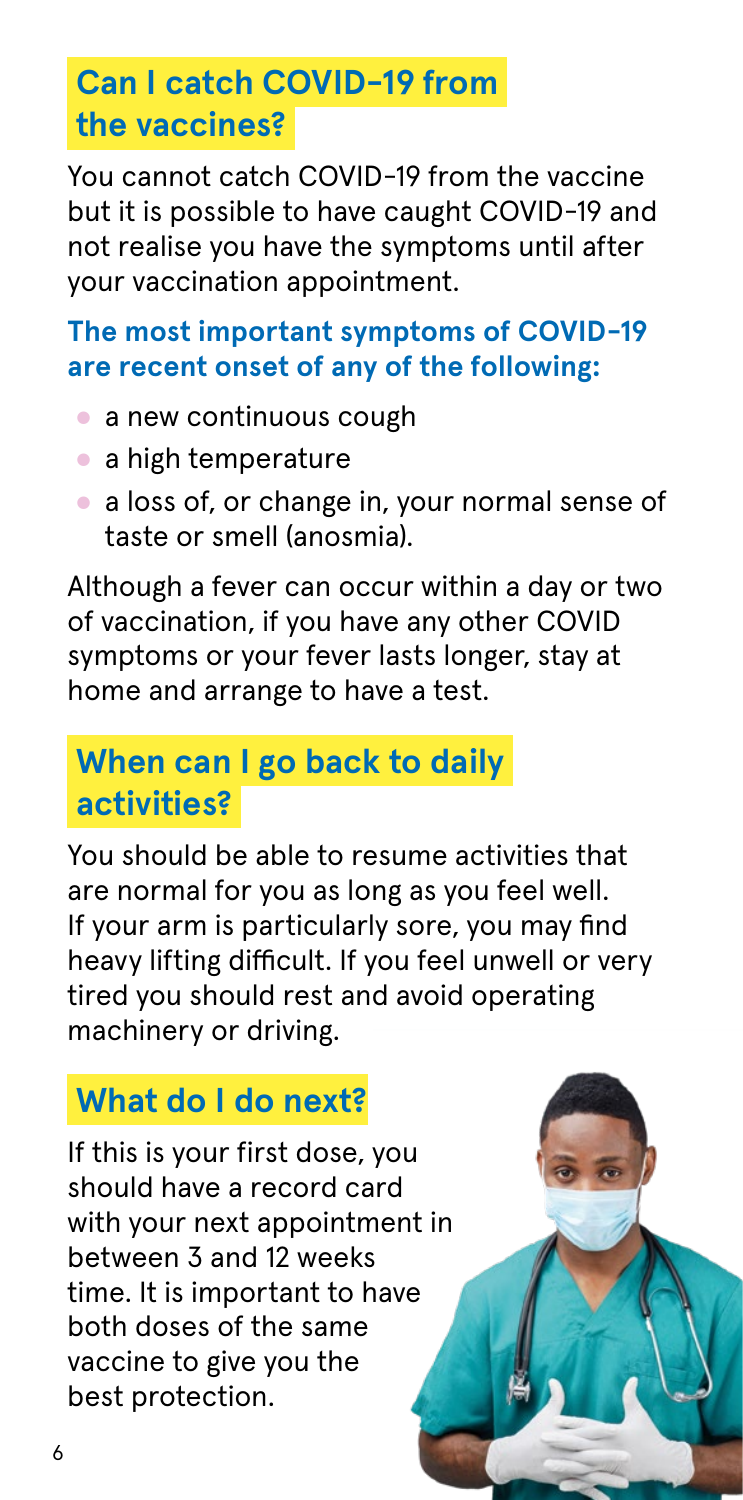

**Keep your card safe. If this is your first dose, don't forget to keep your next appointment.**

## **What should I do if I am not well before my next appointment?**

If you are unwell, it is better to wait until you have recovered to have your vaccine. You should not attend a vaccine appointment if you are selfisolating, waiting for a COVID-19 test or within 4 weeks of having a positive COVID-19 test.

# **Will the vaccine protect me?**

The COVID-19 vaccine that you have had has been shown to reduce the chance of you suffering from COVID-19 disease. Each vaccine has been tested in more than 20,000 people and many have also been used in many different countries.

**It may take few weeks for your body to build up some protection from the vaccine.** Like all medicines, no vaccine is completely effective, so you should continue to take recommended precautions to avoid infection. Some people may still get COVID-19 despite having a vaccination, but this should be less severe.

## **What can I do after I have had the vaccine?**

The vaccine cannot give you COVID-19 infection, and a full course will reduce your chance of becoming seriously ill. We don't know how much it will reduce the risk of you passing on the virus. So it is important to continue to follow current national guidance.